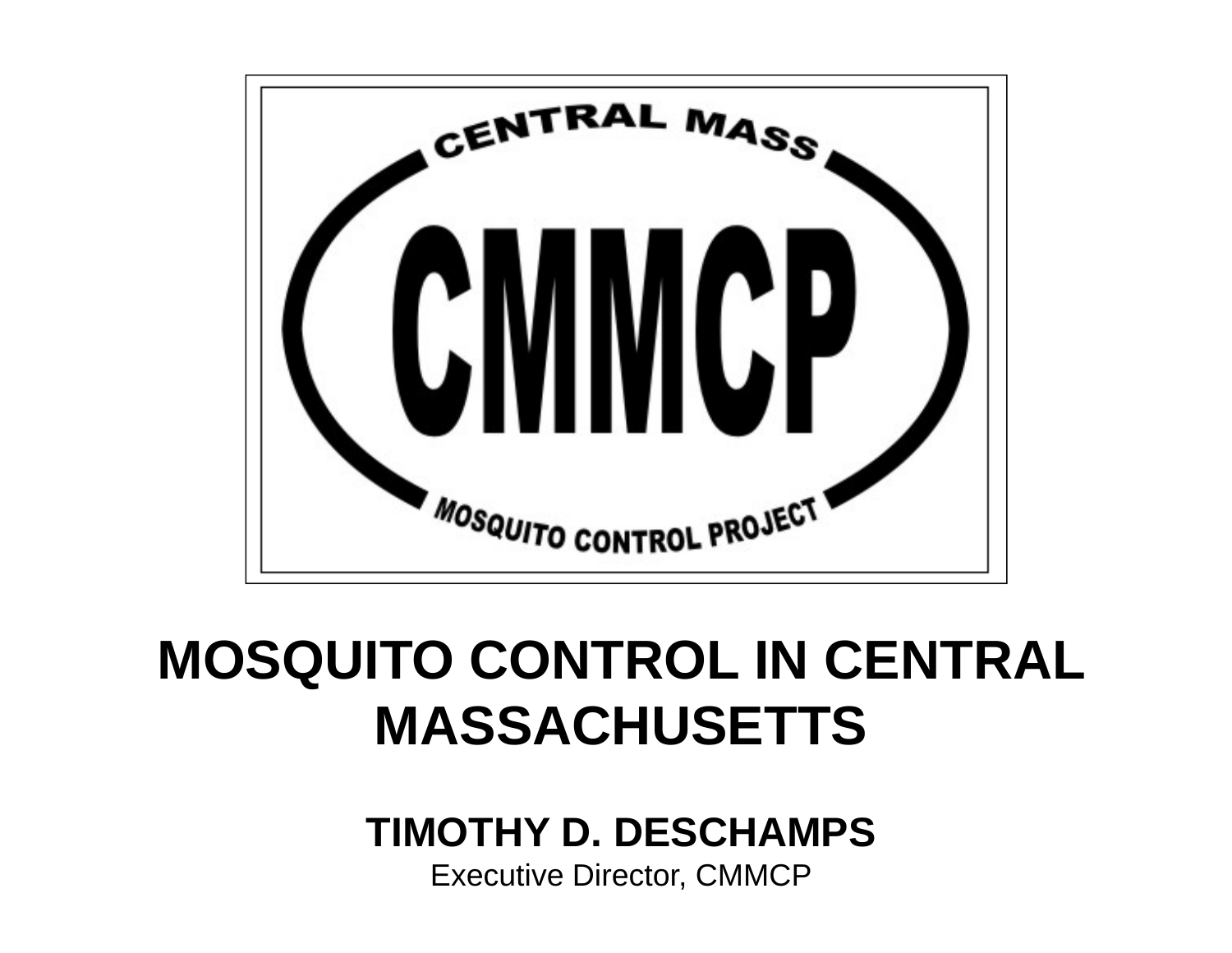# 

#### **INTRODUCTION**

- State agency, 40 cities & towns in Middlesex & Worcester counties
- Overseen by State Reclamation & Mosquito Control Board, consisting of reps from Dept. of Agricultural Resources, Dept. of Environmental Protection & Dept. of Conservation & Recreation – w/close coordination with Dept. of Public Health
- Year round program of Integrated Mosquito Management (IMM)
- \$73,000 approximate annual cost

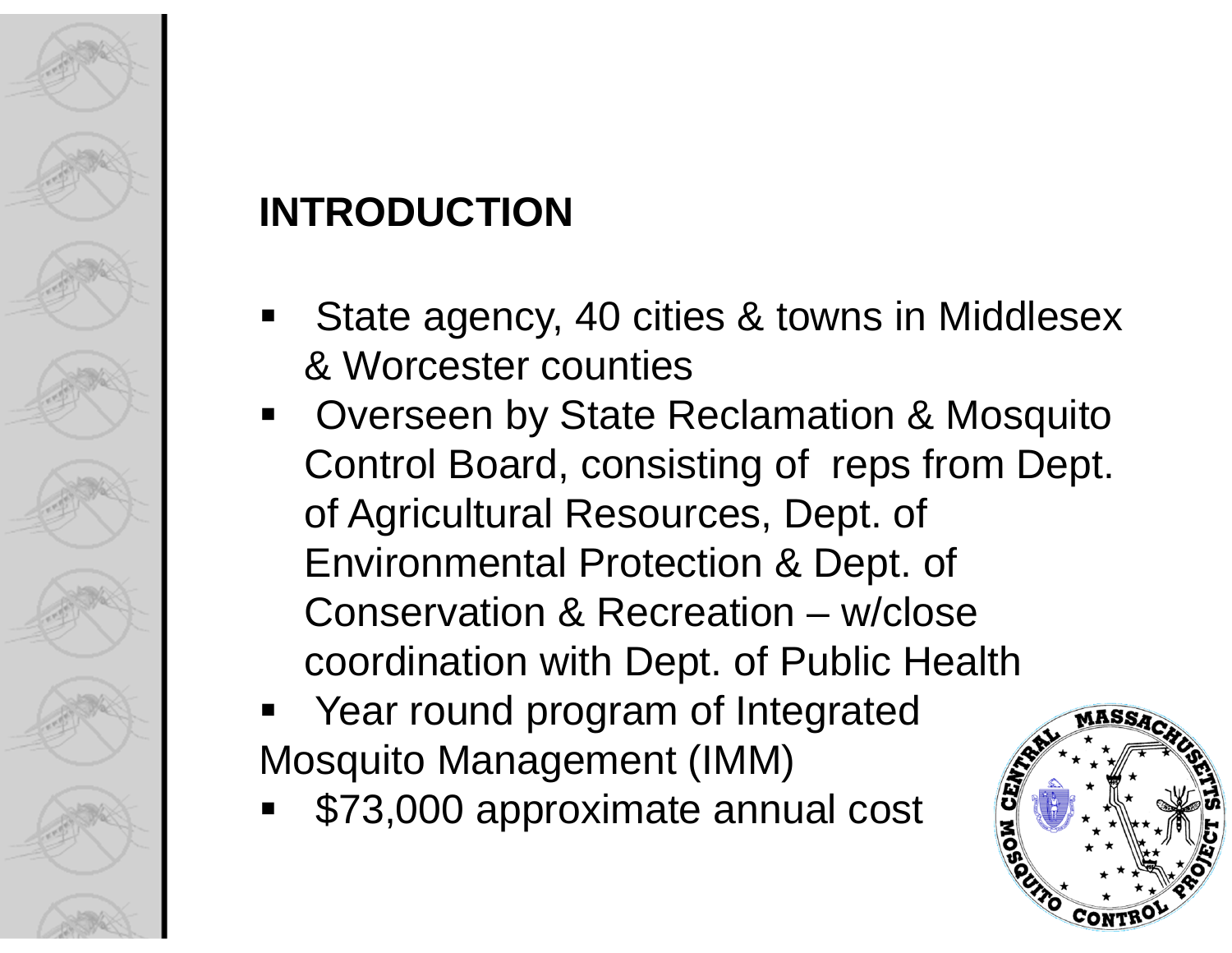#### *CENTRAL MASS. MOSQUITO CONTROL*

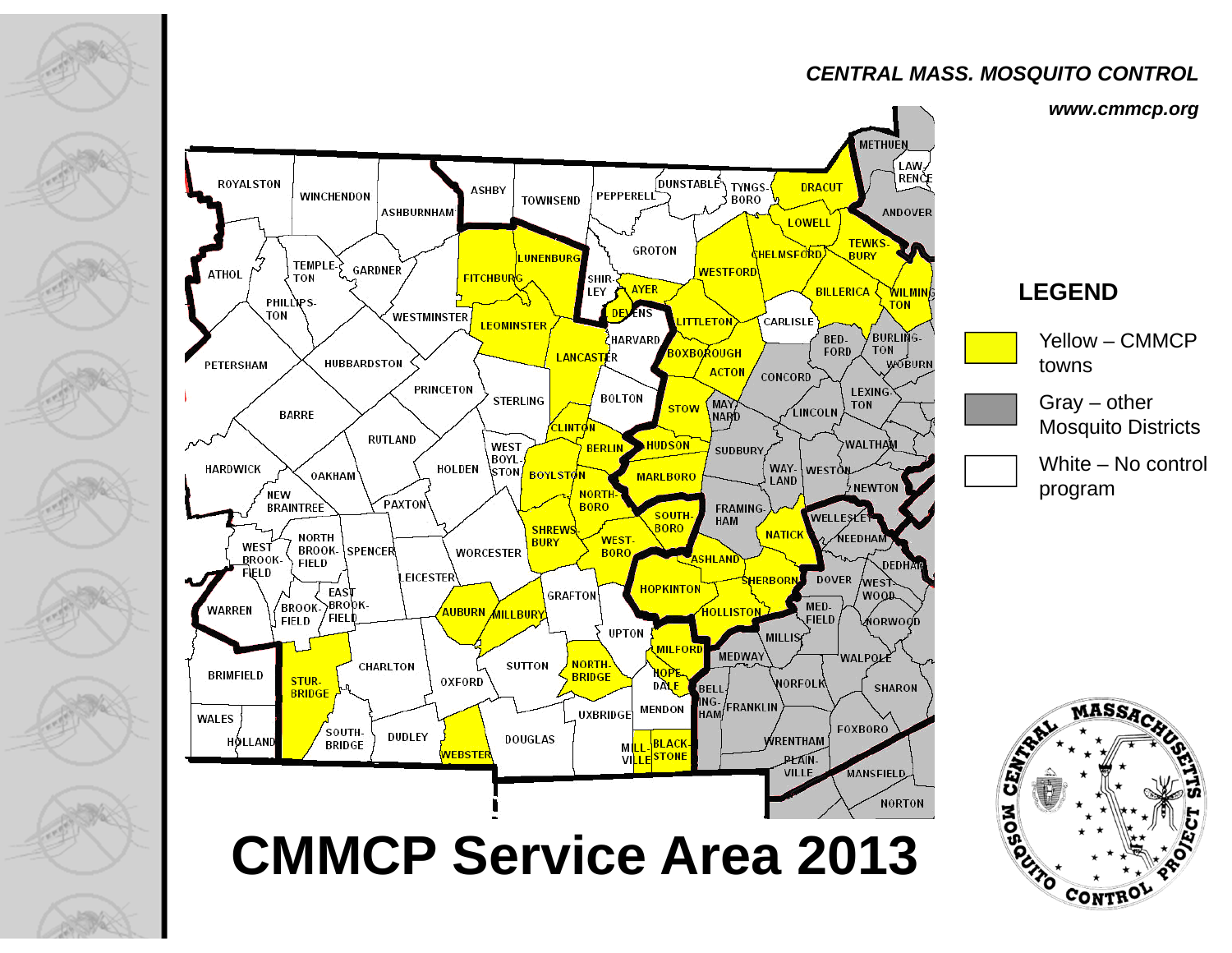# **DISEASE MONITORING**

- Weekly trapping and testing of mosquito samples
- **Indications if WNV or EEE is in the** environment
- **Risk communication to residents**

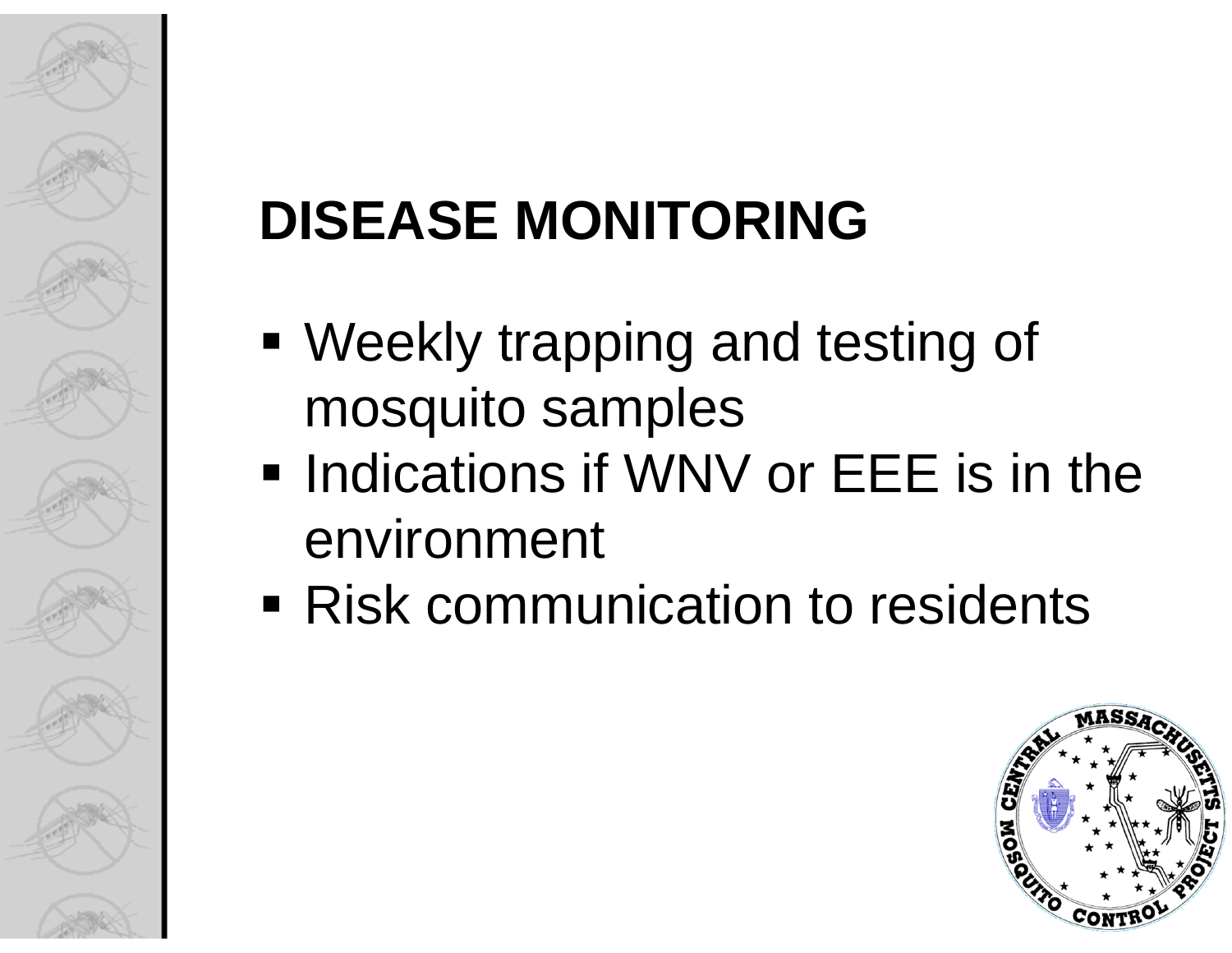# **REDUCTION IN DISEASE RISK**

- **Press releases to the public**
- **Spraying to lower mosquito** populations
- **Determination of infection rates in** local mosquito population

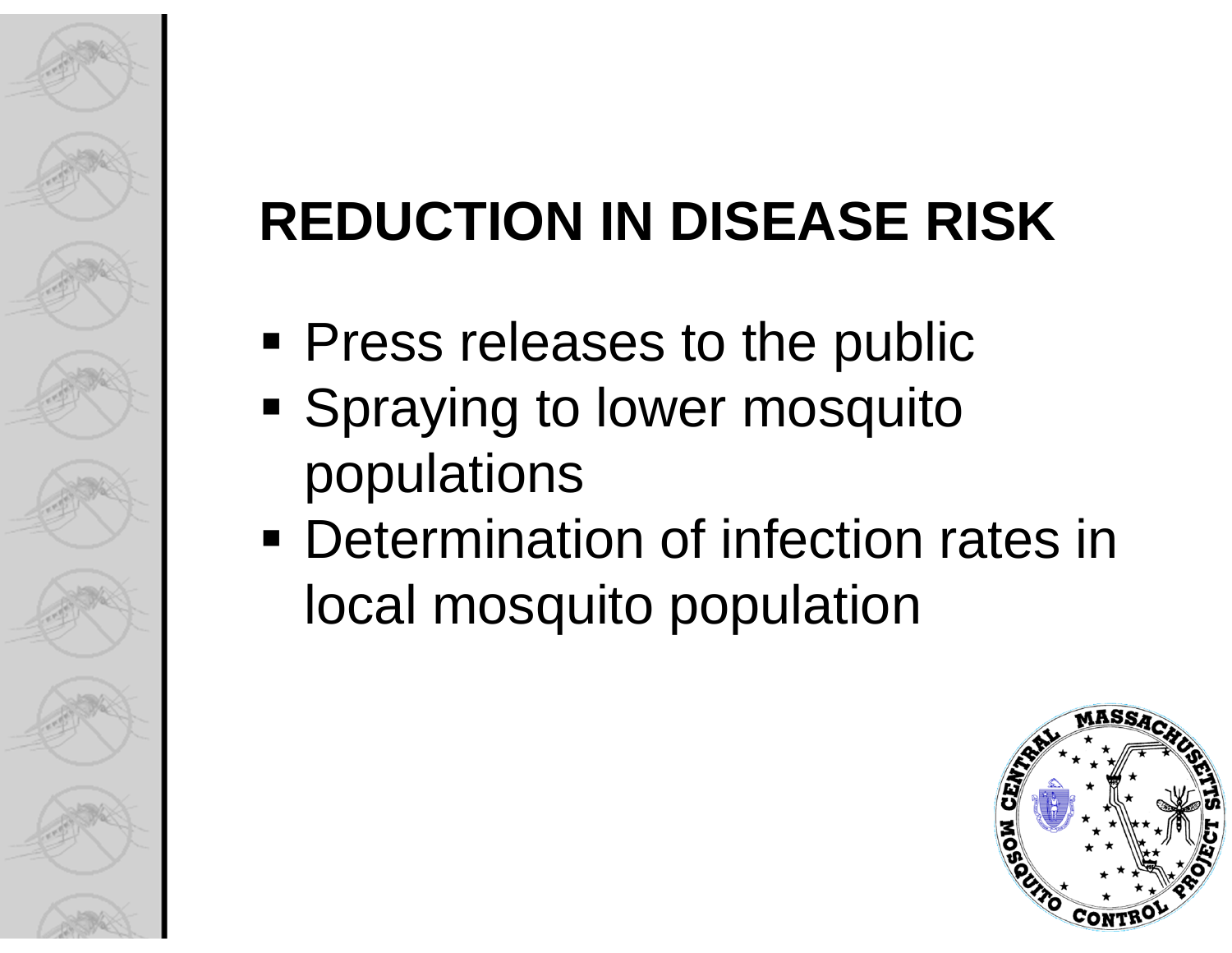# **MAINTENANCE OF DITCH SYSTEMS**

- **Restores historic flow patterns**
- **Management for beaver impacts**
- Reduces larval mosquito habitat

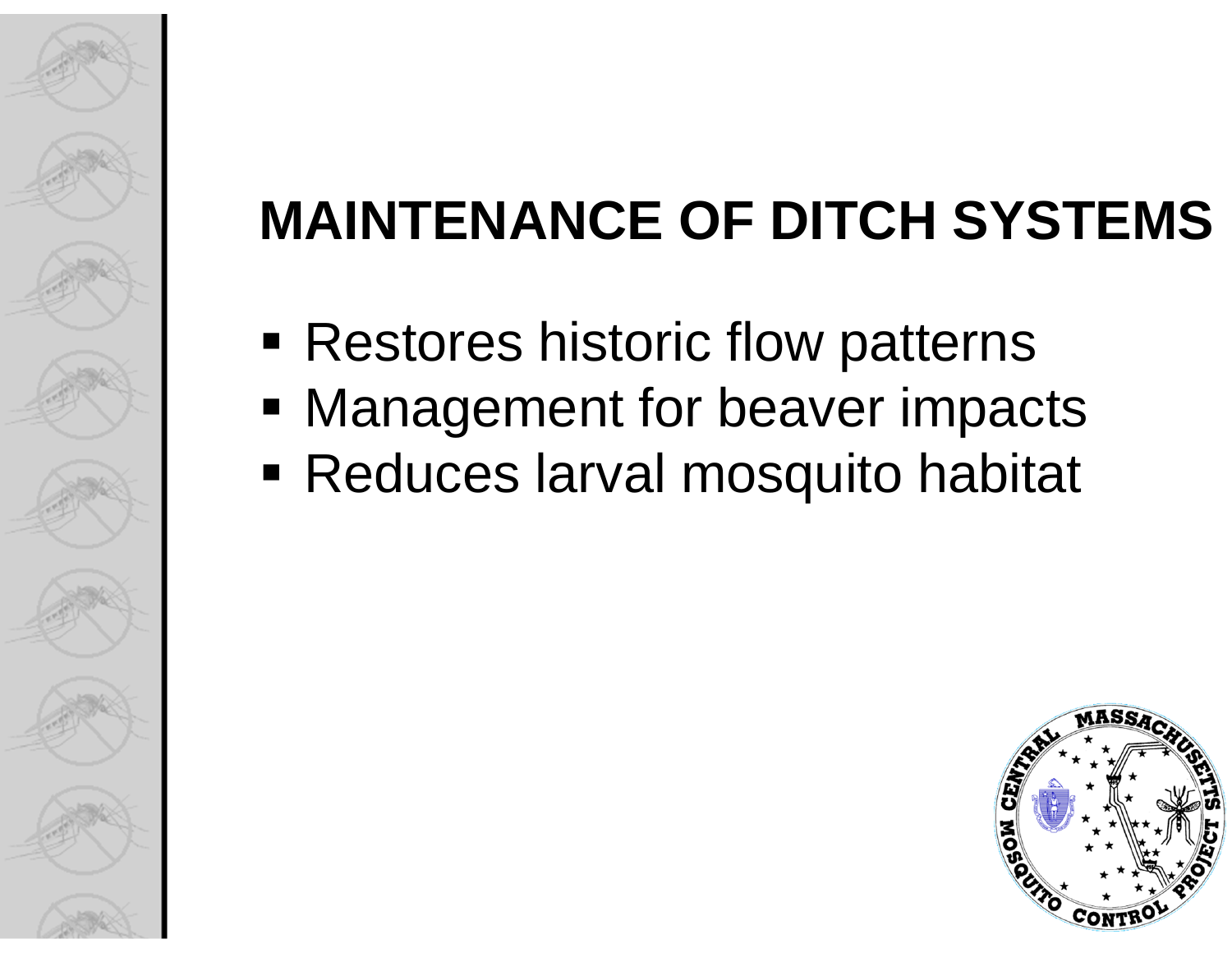# **EDUCATION**

- Coordination with residents on mosquito biology & disease
- **Information on risk reduction**
- **Information to school systems &** senior populations (\*at risk)

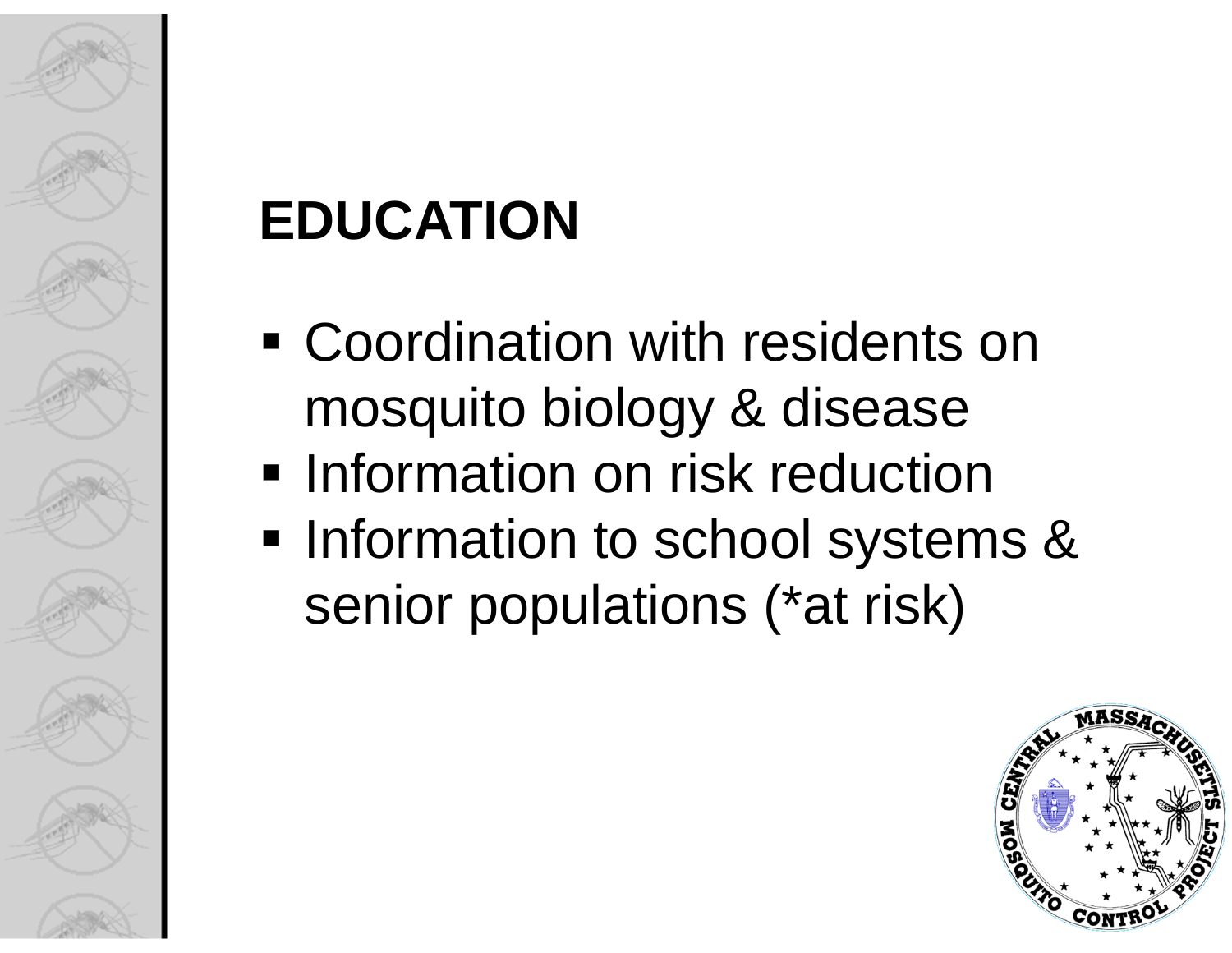# **REGIONAL PROGRAM**

- Cost sharing with other communities
- More effective mosquito fly beyond town borders
- **Better risk communication**

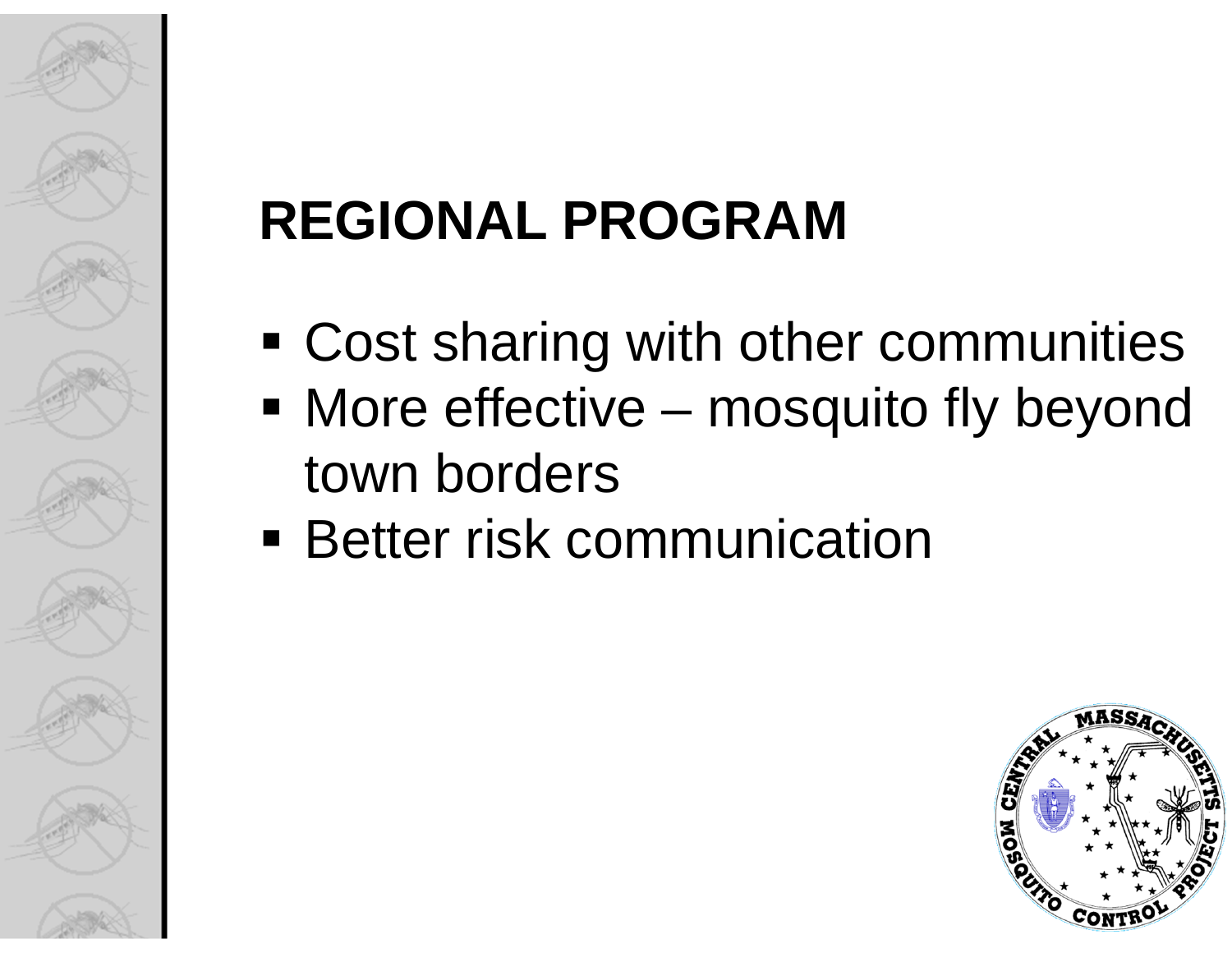### **• Public Education**

- Education to schools, senior centers, etc
- Educational materials in town hall, libraries...

#### Larval Mosquito Control

- Biological (organic) controls targeted to most vulnerable life stage
- Catch basin program for WNV control

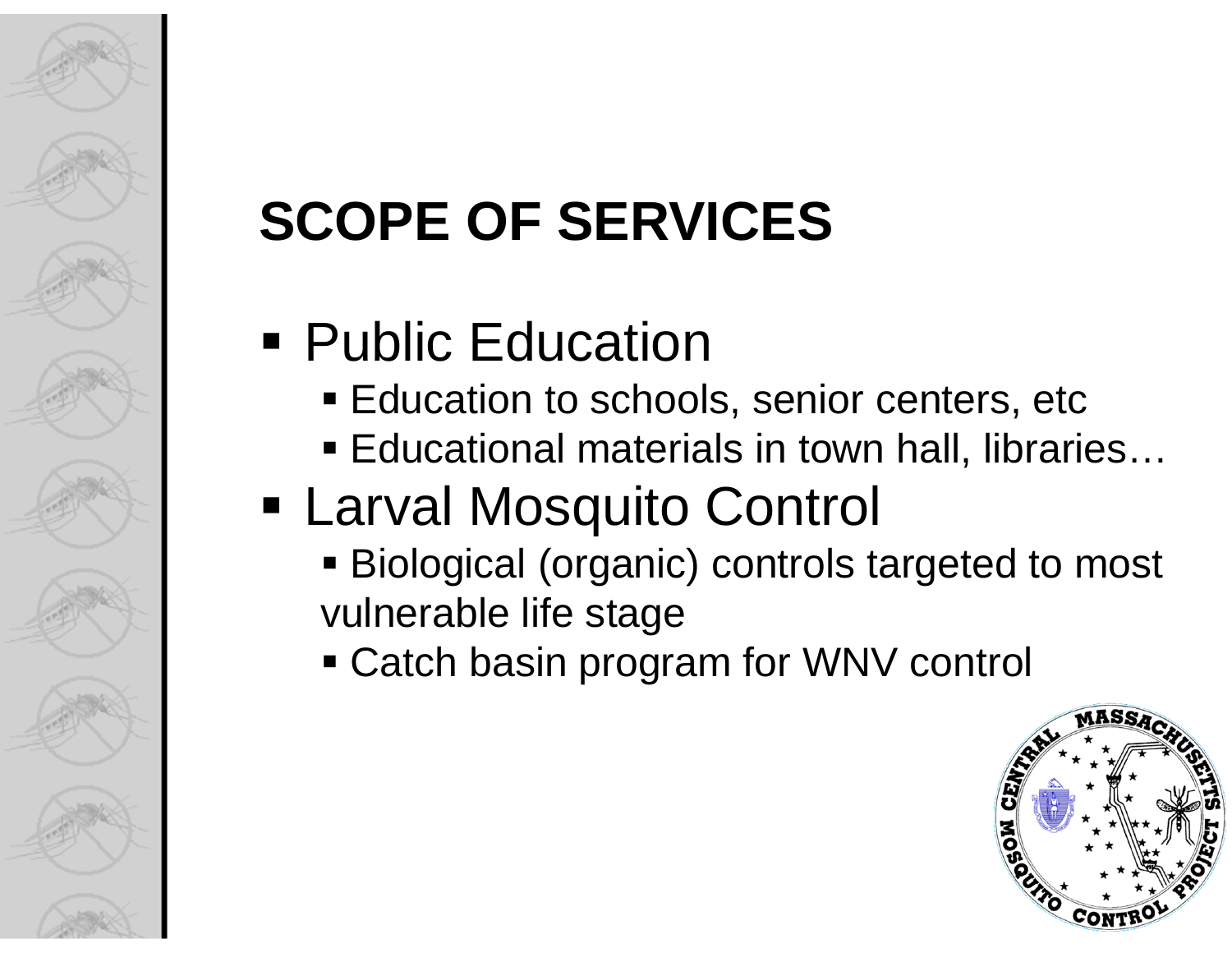#### **■ Mosquito Surveillance**

- **Specialized trapping on a weekly basis**
- **Samples sent for virus testing**

#### **• Ditch Maintenance**

- **Restore historic flow patterns**
- **Example Theory is Supervised by Wetland Scientist on staff**
- Best Management Practices guidance document

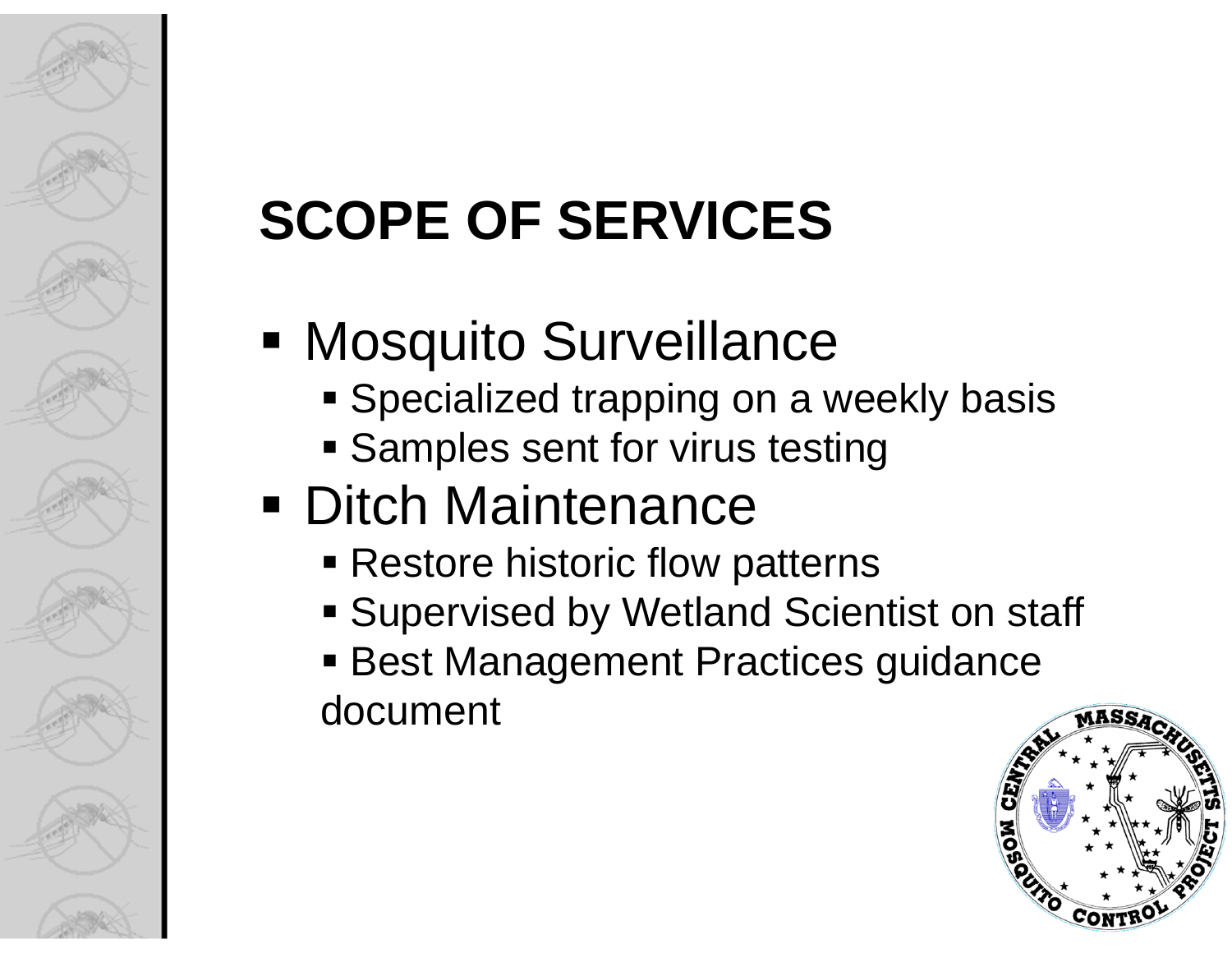- Research & Efficacy
	- **Test new products & current procedures**

# Adult control (spraying)

- Residents request service
- Any areas can be excluded
- **State & Federal regulations in place for** environmental & human health protection
- **Notification system in place**

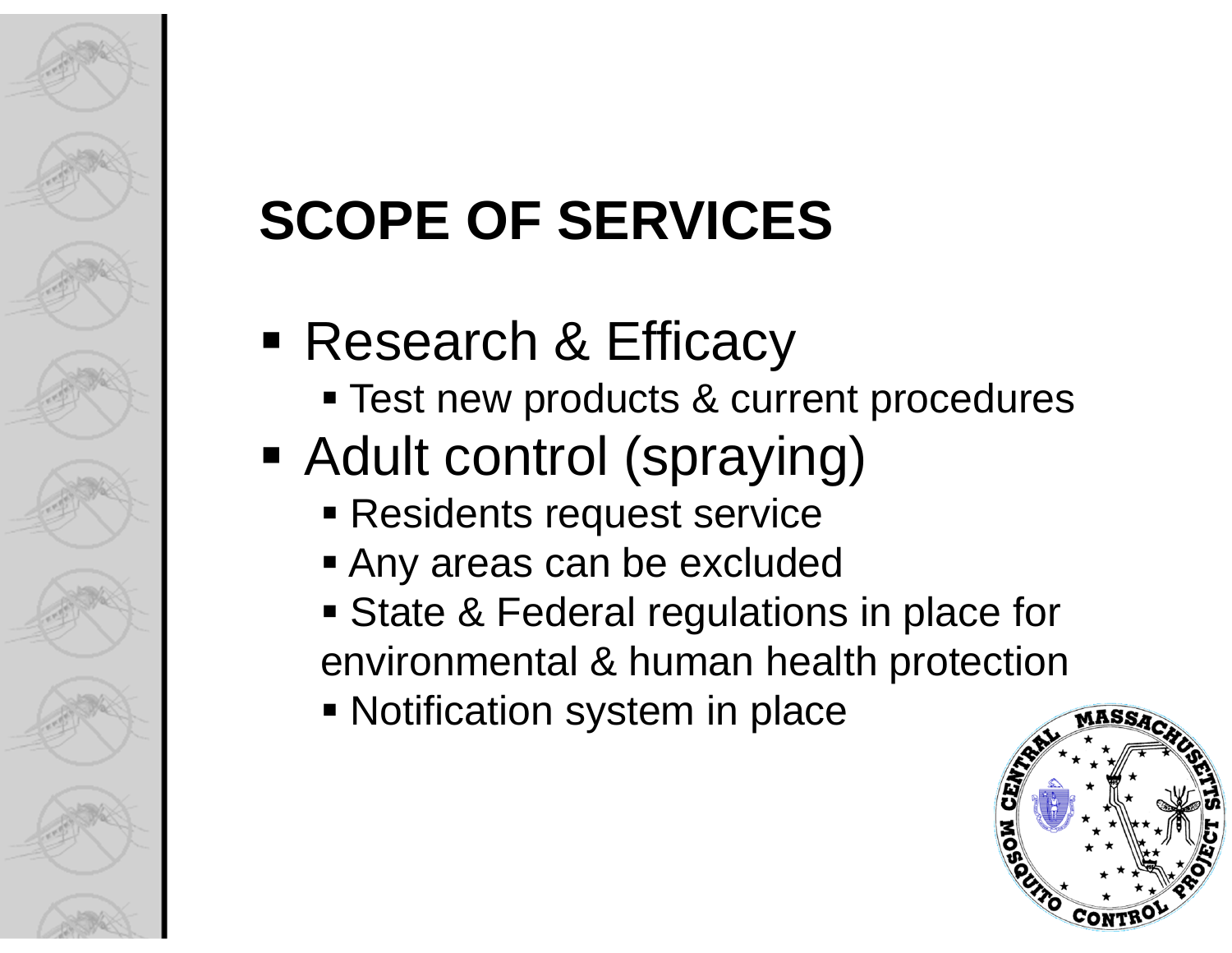# **Source Reduction (tire recycling)**

- Curbside, large tire removal, coordination with community events
- Reduces larval mosquito habitat
- ■10,000+ tires recycled in 3 years

### **Beaver mitigation**

- New for 2014
- Working under emergency permitting from BOH & ConCom
- All work using CMMCP staff & materials, no additional cost

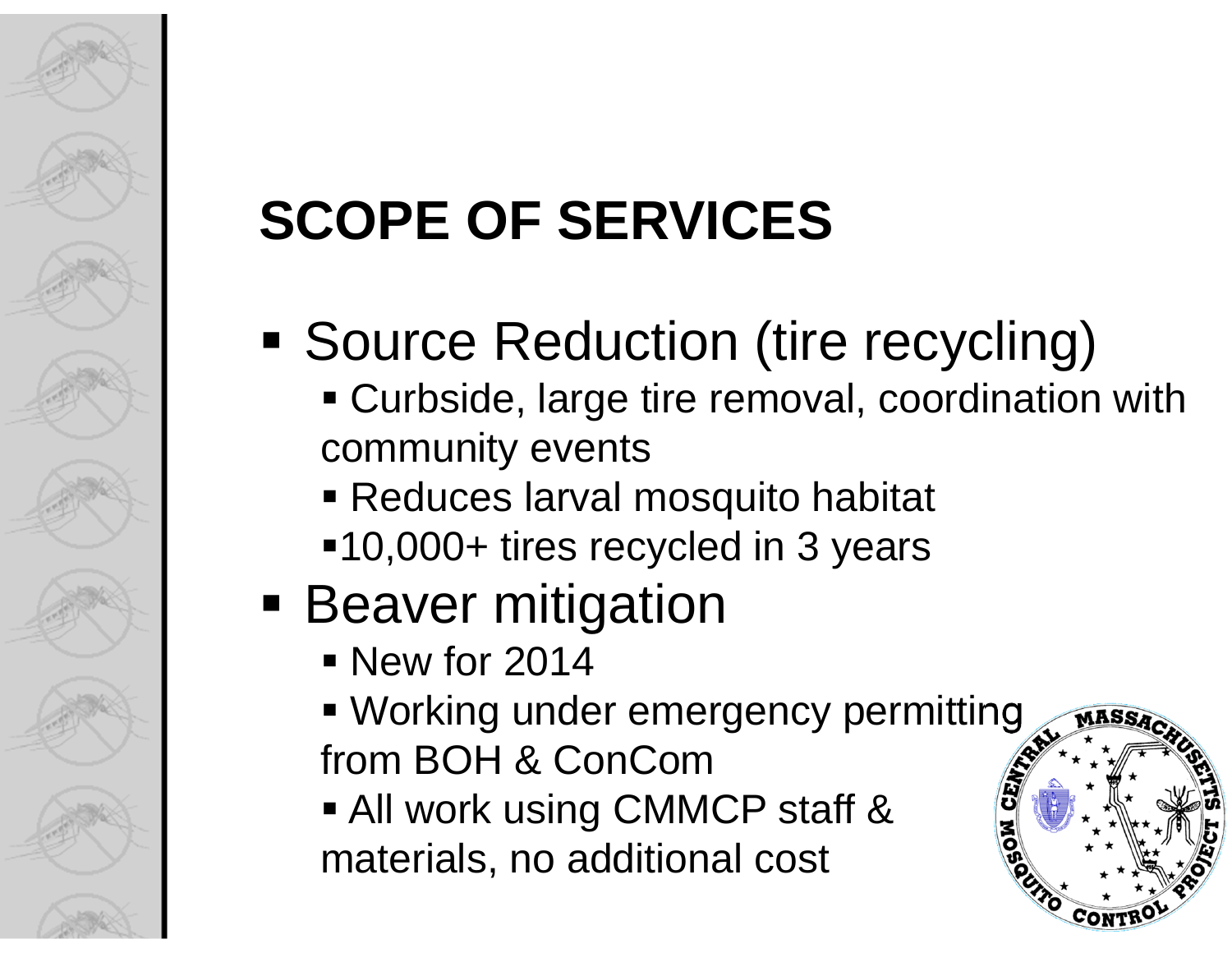# **HUMAN HEALTH RISK**

- No effects noted after aerial spraying by State in 2010 & 2012\*
- **Residents can register location & opt** out of spraying
- **Notification system in place**
- Consumer based pesticides: low risk & low use rates

\*http://www.mass.gov/eea/agencies/agr/pesticides/ mosquito/mosquito-control-updates.html

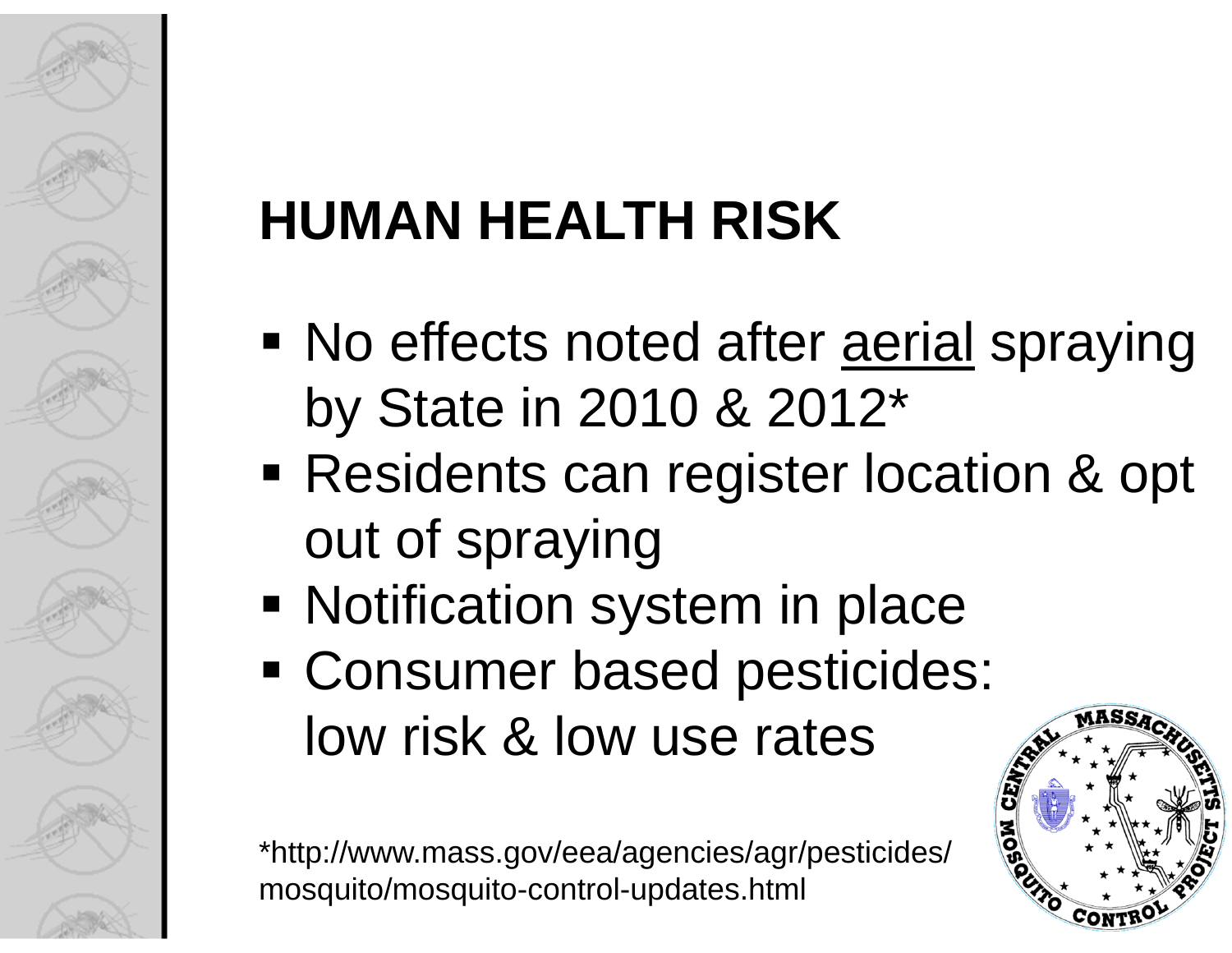# **ENVIRONMENTAL RISK**

No effects noted after aerial spraying by State in 2010 & 2012\*

ASS

- **Buffer zones for sensitive areas**
- **No restrictions in endangered** species habitat (NHESP)
- **Federal NPDES permit requires** investigation if notified
	- –none to date
- ٠ \*http://www.mass.gov/eea/agencies/agr/pesticides/ mosquito/mosquito-control-updates.html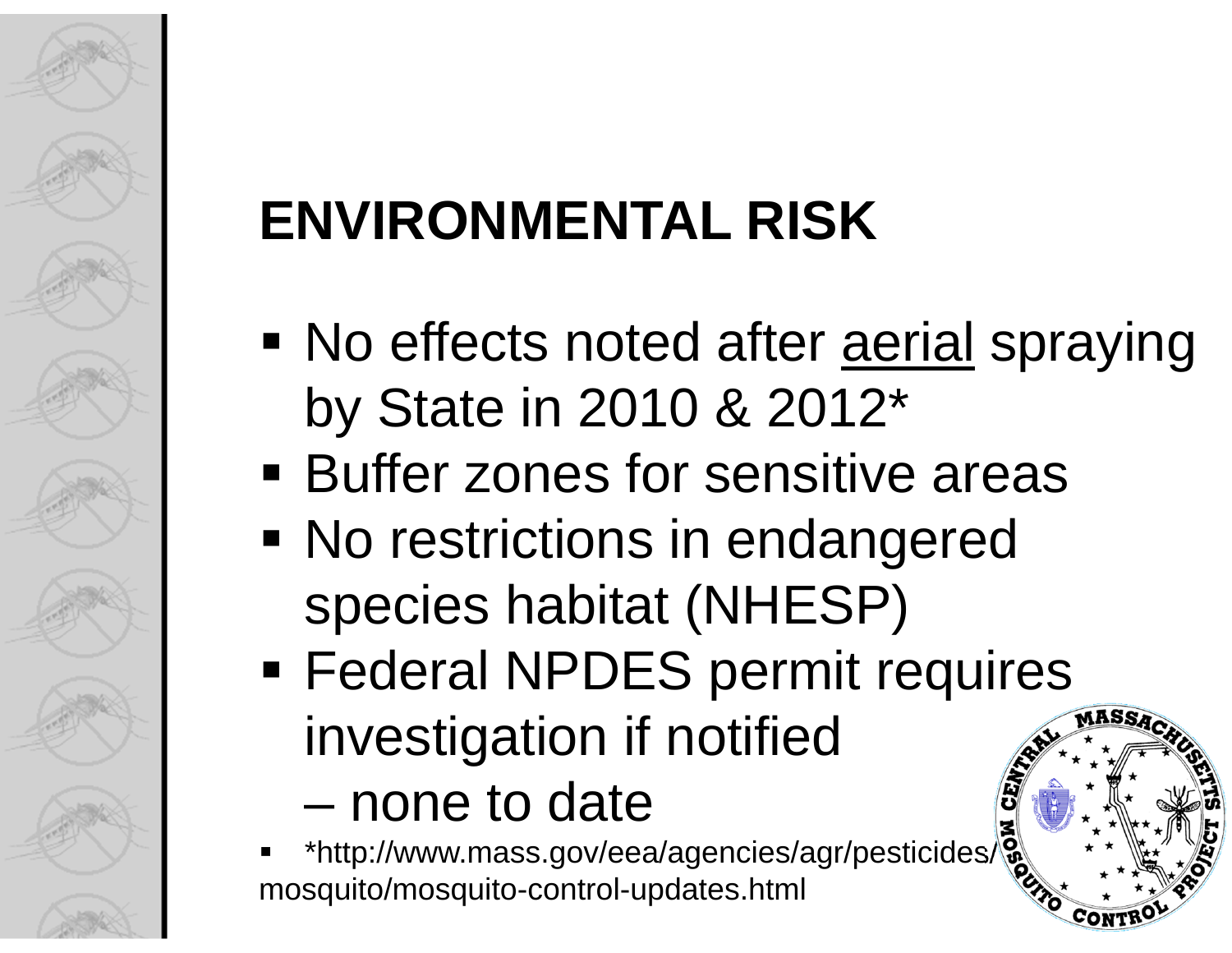# **RISK TO BEE POPULATIONS**

- No effects noted after aerial spraying by State in 2010 & 2012\*
- **Beekeepers can register location &** opt out of spraying
- **Spraying is done after sunset**
- **State regulations in place for** bee protection

\*http://www.mass.gov/eea/agencies/agr/pesticides/ mosquito/mosquito-control-updates.html

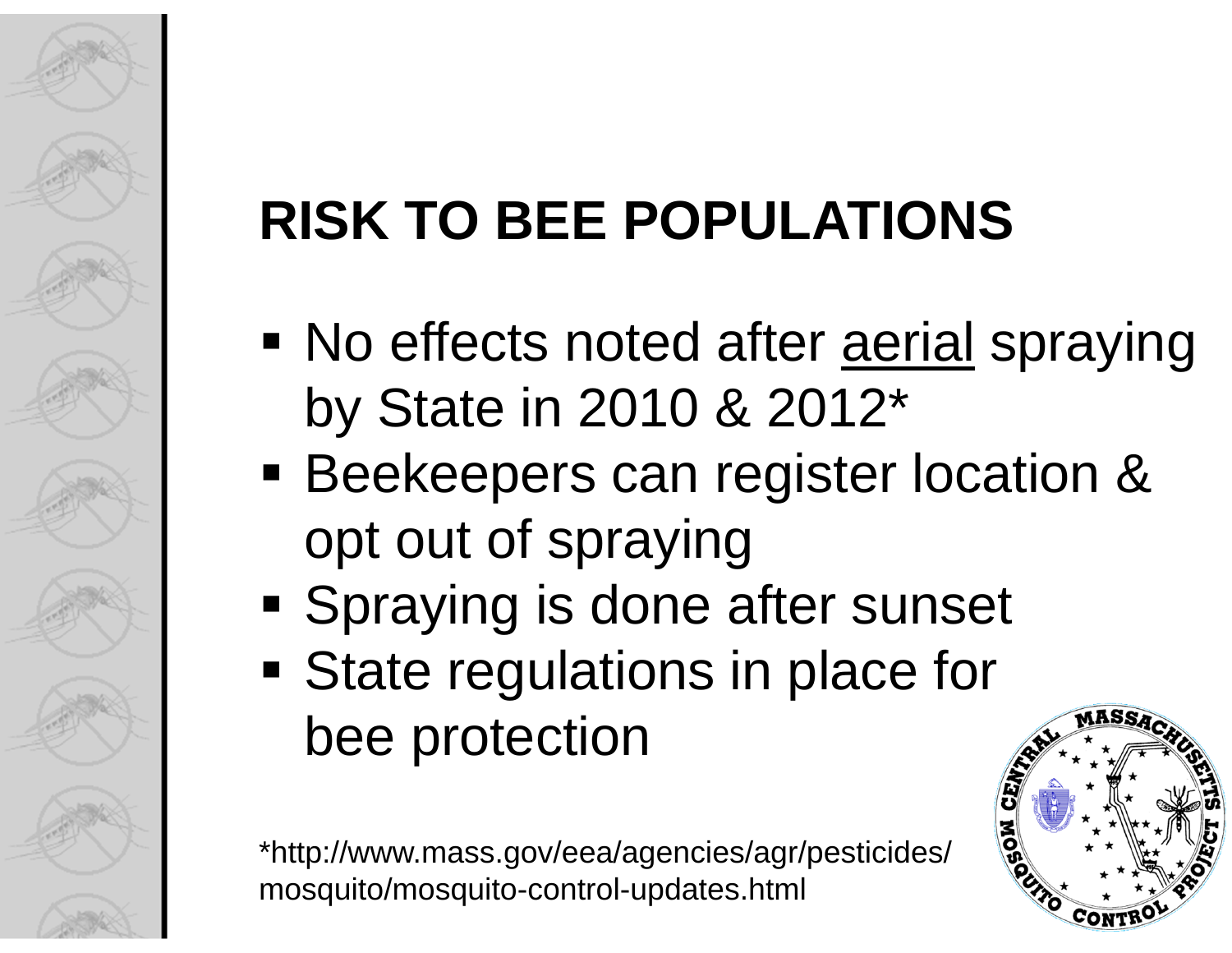# **RISK TO NON-TARGET SPECIES**

- **Pesticides used in pet products**
- Risk to other wildlife classified as "does not pose an unreasonable risk" by EPA\*

\*http://www2.epa.gov/mosquitocontrol/permethrinresmethrin-d-phenothrin-sumithrinr-syntheticpyrethroids-mosquito-control

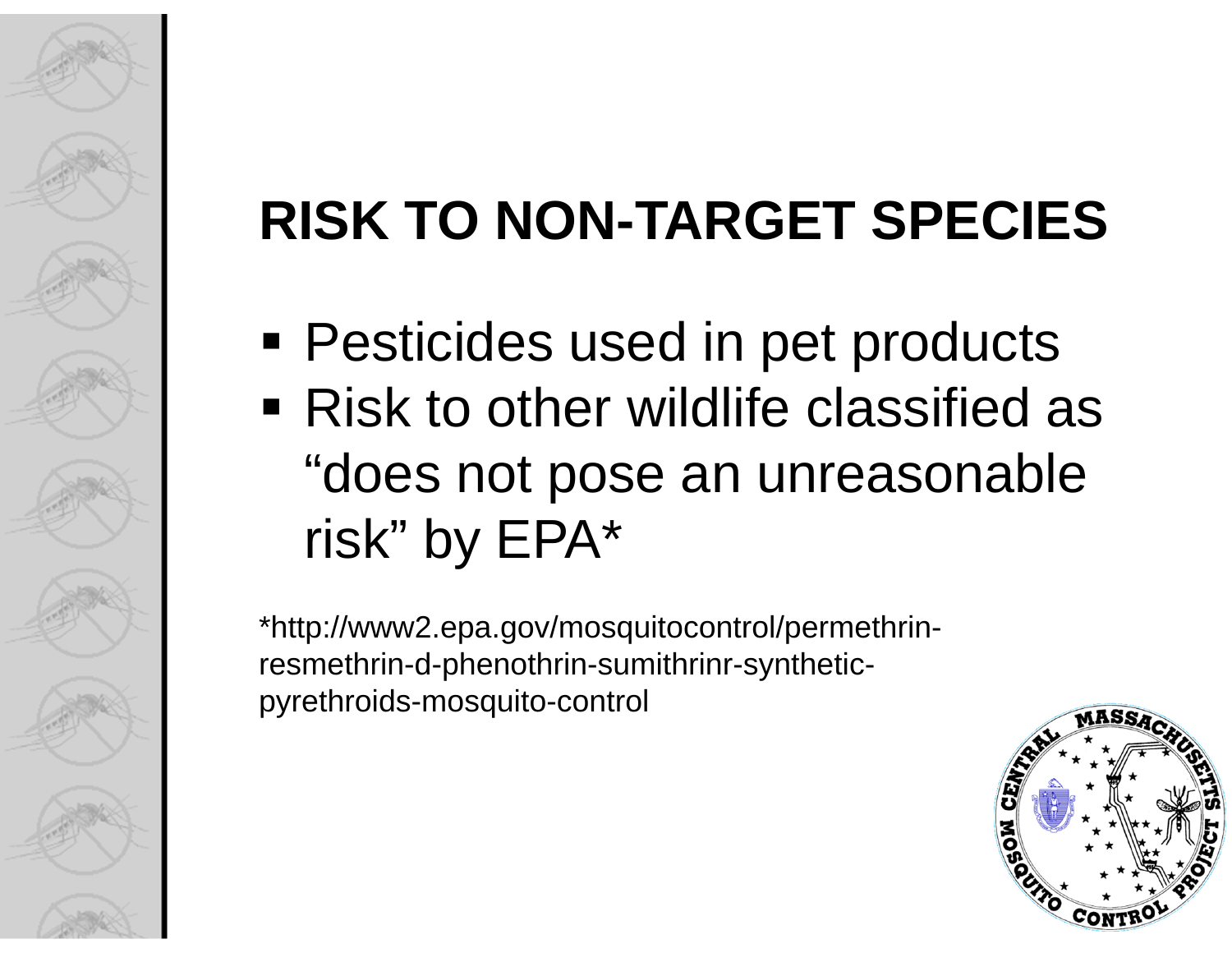*www.cmmcp.org*

## **Exclusion properties (No Sprays)**

- **EXTERGE 2018 12 THE EXAMPLE IN EXAMPLE 10 FEE CONCOCO EXAMPLE FUNCITY EXAMPLE ISL January**
- Can register with Clerk, CMMCP or through our website
- **Detailed list sent with all pesticide** applicators & on GPS units

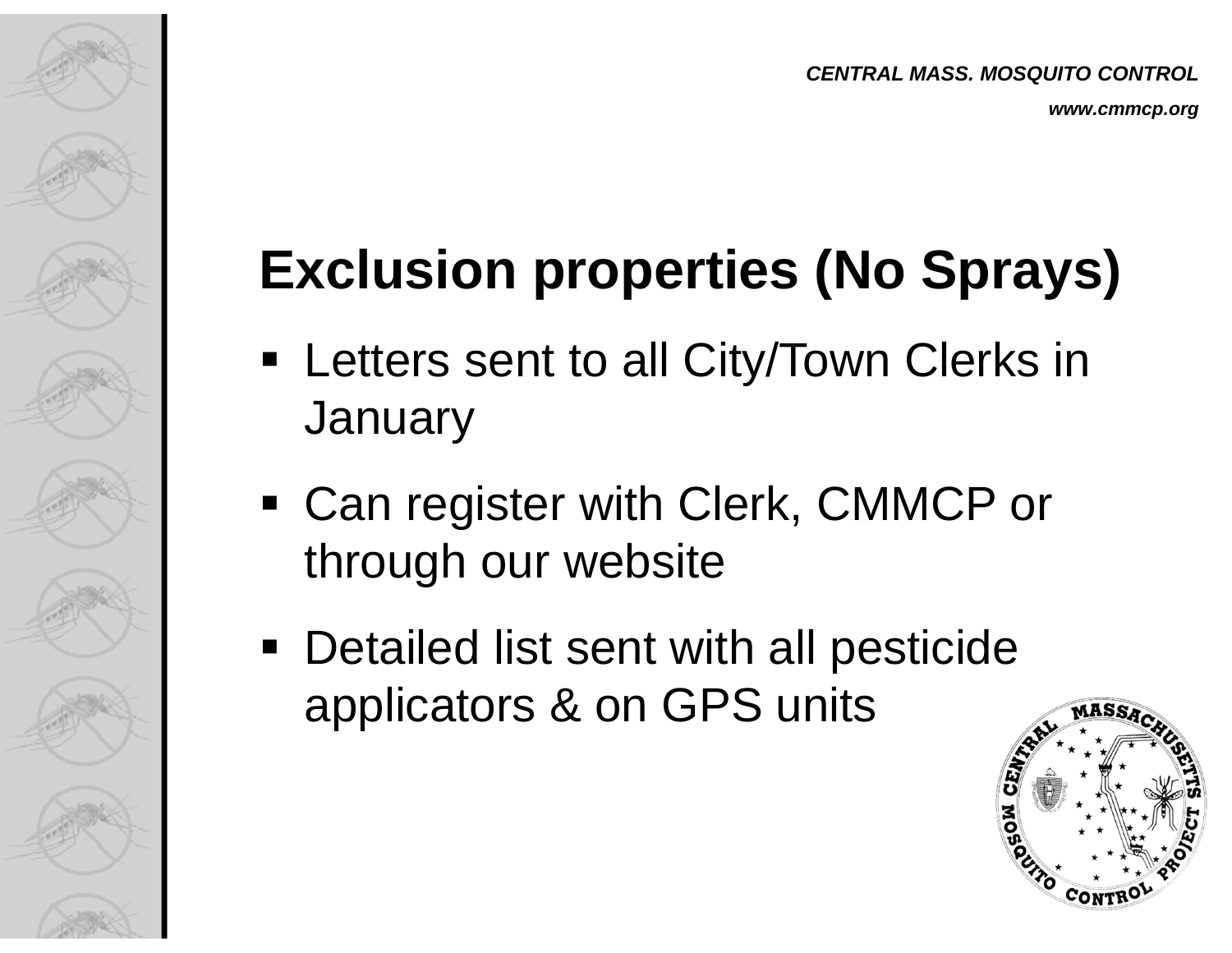#### **Spray Notifications**

- Monthly schedules sent to all Boards of Health, City/Town Clerks & Police Dept. 2 weeks prior to start of each month
- **Street listings on CMMCP phone system after** 3:30pm each day
- Street listing on CMMCP website after 3:30pm each day. **MASSA**
- $\blacksquare$  Detailed listing given to Police Dept. each afternoon

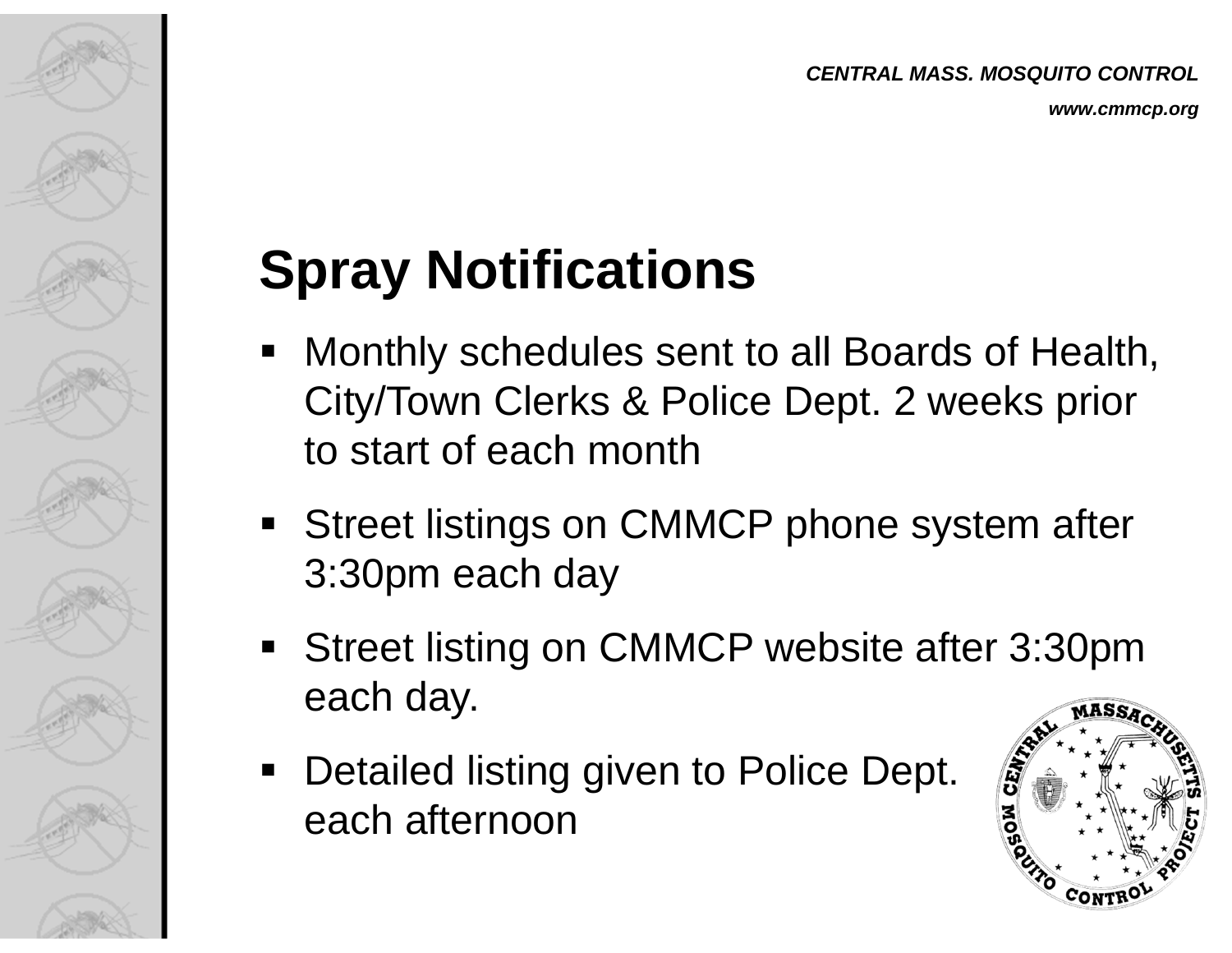*CENTRAL MASS. MOSQUITO CONTROL*

*www.cmmcp.org*

### **Adult Control (cont.)**

**If no service requests are received** from residents, then no spraying will be done. Other work like larval control, landing counts, etc. may be performed in town on the scheduled day/evening.

**If spraying is done for virus control,** will be done only after consultation with local and state officials